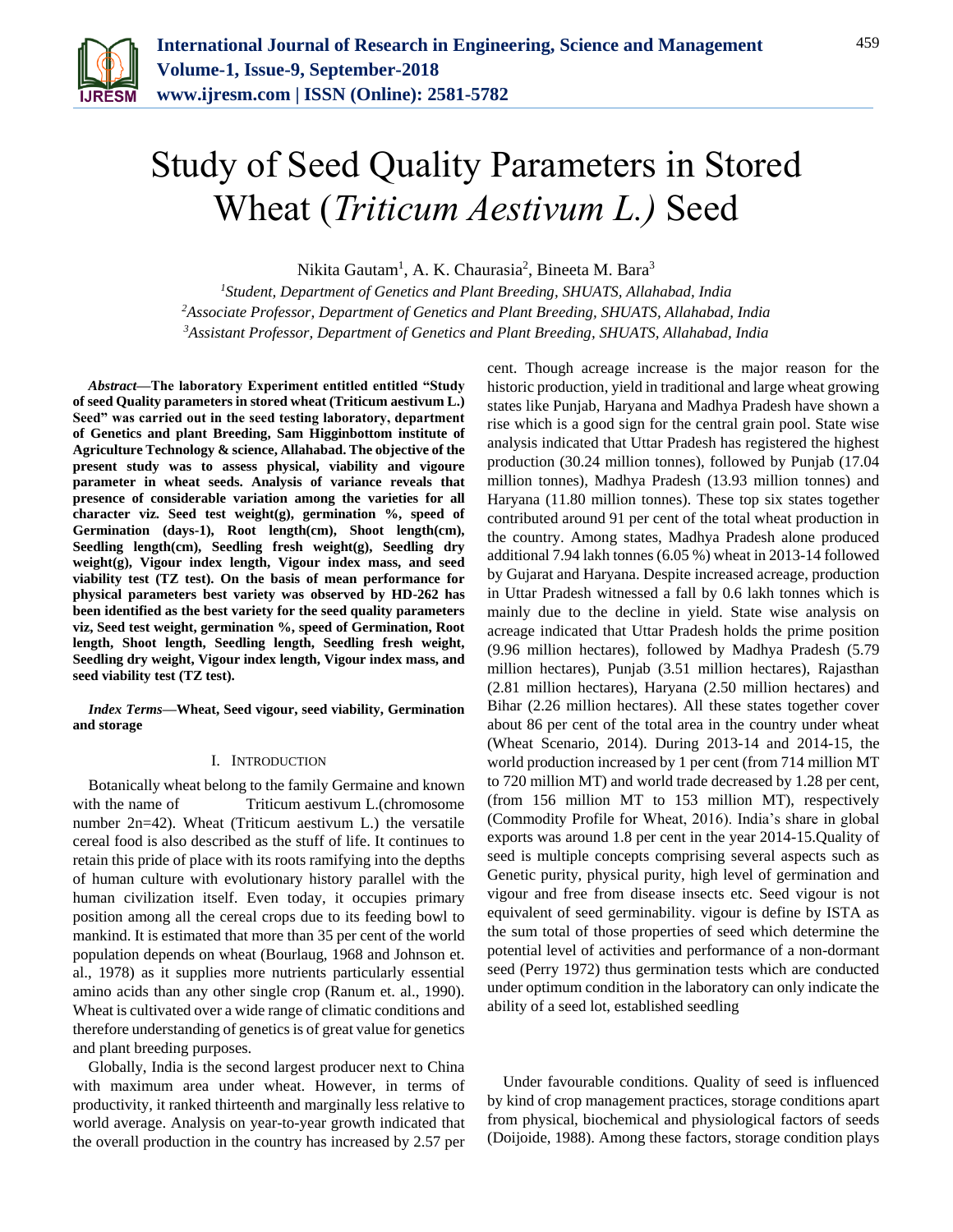

a major role as it is associated with attack of storage pests and diseases under variable influences of temperature, relative humidity and seed moisture. Prevalence of fluctuating storage conditions not only cause significant deterioration in seeds but also make them useless for sowing in subsequent seasons. Vigour and quality of seeds in storage for longer period by controlling insect pests at both pre- and post-harvest periods.

Germination is the growth of plant contained within a seed; it results in the formation of the seedling. Seed germination depends on both internal and external condition. The most important internal factors include temperature, water, oxygen, and sometimes light or darkness (Raven et al. 2005).

Early seedling vigour, speed of germination and dry matter production per plant were observed with decline in germination in germination level in rice ( Backendam and Grab 1979).

Minimum limit of seed vigour can only be imposed in seed enforcement, if we can get a test by which, we can establish the real value of seed lot. High variation and low reproducibility among seed vigour test cause hindrance to the reliability of vigour test. Vigour testing for different crop species and regions has not achieved the same level of standardization possessed by the standard germination test. The seed vigour concept developed on the basis of the observation of genotypes of lots with similar viability performed differently under stress condition (Delouche and Baskin, 1973). A vigour test assesses, either directly or indirectly, the physiological and physical basis of potential seed lot performance and provides a more sensitive differentiation among seed lots than does the standard germination test. Although seed vigour tests are widely used by the seed industry and are now offered by Two-thirds of ISTA seed testing laboratories, vigour testing was only recently approved for inclusion in the ISTA rules for seed testing. It will define the role of seed testing laboratories and the seed industry in the acceptance of seed vigour as a valuable test of physiological seed Quality (Tekrony, 2003)Seed quality refers to seed with high germination percentage seed vigour and seed must be viable. Seed quality will be better when the physical quality parameter of seed like test weight, Germination percentage (%), Root length, shoot length, seedling length, seed vigour parameter like seed density, speed of germination, vigour index length, vigour index mass, seed metabolic efficiency, seed vigour could match the standard value. These parameters must be standard.

# II. MATERIAL AND METHODS

The experiment was carried out in the laboratory of the Department of Genetics and Plant Breeding, Sam Higginbottom university of Agriculture, Technology and Sciences, Allahabad. The University is located on the bank of Yamuna River. This region has a subtropical climate with extreme summer and winter both. During winter season especially in the month of December and January, the temperature drops down as low as 2-3°C, while during summer the temperature reaches up to 40- 460C. During winter frost and during summer scorching winds (known as loo) are common features. The average rainfall in this area is around 1013.40 mm with maximum concentration during July-September with few occasional light showers and drizzles in the winter also.

The experimental material consist of fourteen variety of wheat, which were collected from Directorate of seed and farm (SHUATS) and local farmer of district satna (M.P) and stored 6 month in gunny bag. The objective of the present study was to assess physical, viability and vigoure parameter in wheat seeds. Analysis of variance reveals that presence of considerable variation among the varieties for all character viz. Seed test weight(g), germination  $%$ , speed of Germination (days-1), Root length(cm), Shoot length(cm), Seedling length(cm), Seedling fresh weight(g), Seedling dry weight(g), Vigour index length, Vigour index mass, and seed viability test (TZ test).The laboratory experiment was conducted to evaluate fourteen variety of wheat in completely randomized design with three replication. The data were statistically analysed using ANOVA.

#### III. RESULTS AND DISCUSSION

The present investigation was carried out to assess seed quality 1n 14 variety of wheat under laboratory conditions. The test weight ranged from 45.13 to 47.01 with grand mean value 44.72 the maximum test weight was depicted by variety HD-262(47.01) followed by kuber(46.39) and sharbati(46.31). Whereas the minimum test weight was depicted by variety sujata(45.29) followed by HD-306 (45.39) and K-9451(45.42). Hewston(1964) found that many vegetable species almost in variably produce larger seedling when grown larger seeds and there was close relationship between seed weight this may be due to the greater amount of food reserve contained and the greater embryo size or both (Wood et al.1977) sahoo 2009 reported similar results. The similar results were obtained bt Wester and Roy (1983) and Wester(1964) in limea bean.

The Germination percentage ranged from 65.33 to 97% with Grand Mean 89.44%. The maximum Germination Percentage was exhibited by variety HD-263 (97.00%) Followed by Sharbati (94.33%) HD-306 (93.67) and Kuber (93.00%). Whereas minimum Germination percentage was depicted by variety Sujata (65.33%) Lokman (87.67%) and DP-650 (89.33%) which was statistically at par with each other. All Genotypes was showed significant different to over Sujata, Lokman, and DP-650.Higher germination of Large Seed could be attributed to the higher initial capital which conferred initial advantage. Wood et Al. (1977) Reportedly that the bigger sized seeds passes well developed embryo which could be the cause for greater seed viability against smaller seed. It is an agreement with the finding of Dronawall (1985).

Speed of germination significant differences across the varieties a range of 14.91 to 16.52 the highest value of speed of germination was observed in HD-263 which was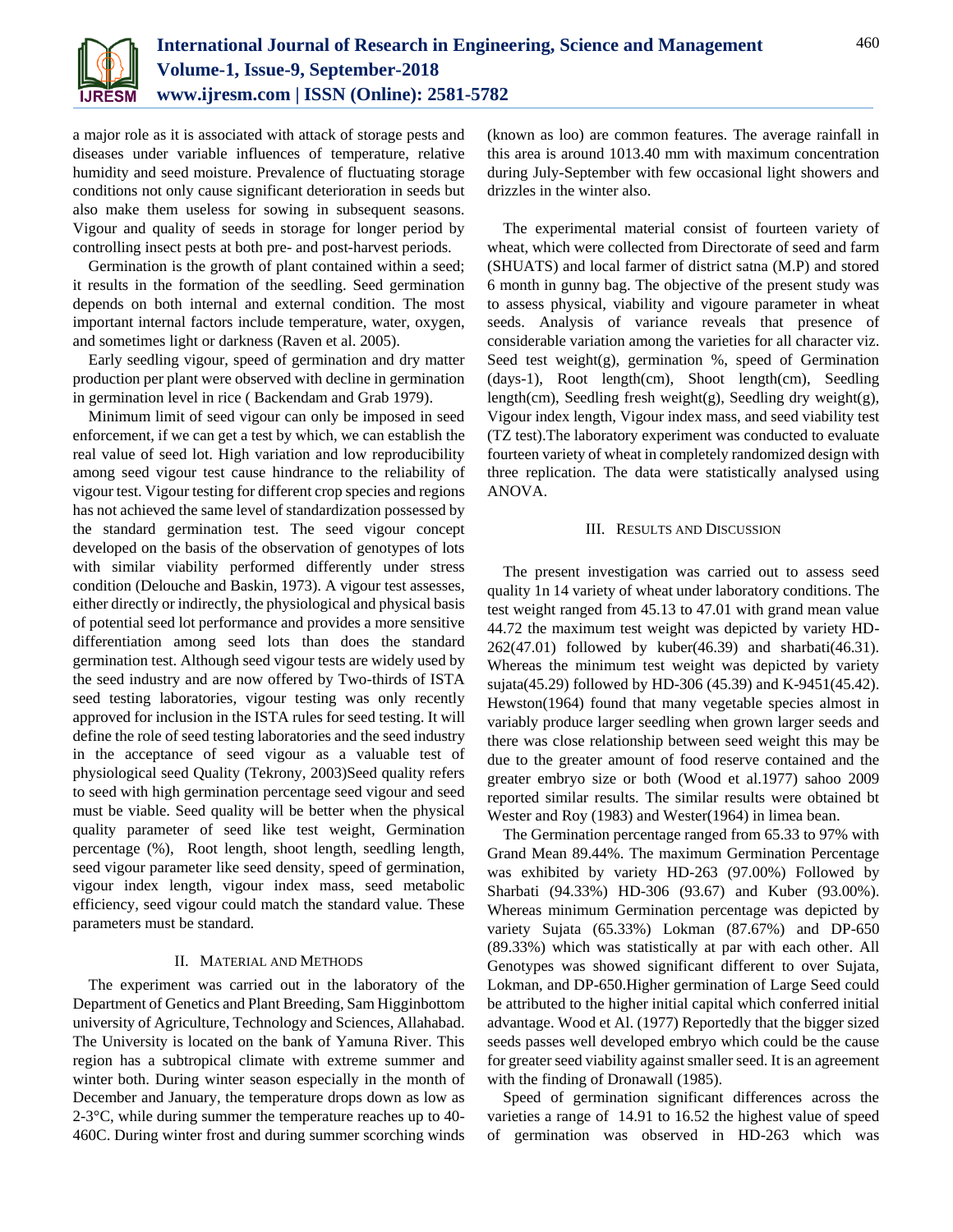

# **International Journal of Research in Engineering, Science and Management Volume-1, Issue-9, September-2018 www.ijresm.com | ISSN (Online): 2581-5782**

TABLE I

| MEANS PERFORMANCE OF 14 VARIETIES OF WHEAT |                |                   |             |        |        |          |             |              |              |             |         |           |
|--------------------------------------------|----------------|-------------------|-------------|--------|--------|----------|-------------|--------------|--------------|-------------|---------|-----------|
| S. No.                                     | Entries        | Test weight $(g)$ | Germination | Root   | Shoot  | Seedling | Speed of    | Seedling     | Seedling     | Vigour      | Vigour  | Seed      |
|                                            |                |                   | (% )        | length | Length | Length   | Germination | fresh        | dry          | index       | index   | viability |
|                                            |                |                   |             | (cm)   | (cm)   | (cm)     |             | weight $(g)$ | weight $(g)$ | length (cm) | mass(g) | (TZ test  |
|                                            |                |                   |             |        |        |          |             |              |              |             |         |           |
|                                            | DP-650         | 46.23             | 89.33       | 11.17  | 8.00   | 19.17    | 15.10       | 1.66         | 0.61         | 1712.04     | 54.80   | 88.33     |
| 2.                                         | lokman         | 45.85             | 87.67       | 12.21  | 8.66   | 20.81    | 15.67       | 1.45         | 0.48         | 1873.08     | 42.07   | 86.67     |
| 3.                                         | kanchan        | 46.08             | 90.00       | 10.71  | 8.76   | 19.47    | 15.55       | 1.47         | 0.42         | 1752.25     | 38.09   | 89.67     |
| 4.                                         | $HD-262$       | 47.01             | 97.00       | 13.40  | 9.16   | 22.56    | 16.29       | 2.47         | 0.62         | 2140.02     | 60.48   | 96.33     |
| 5.                                         | Sujata         | 45.29             | 91.00       | 8.78   | 8.85   | 17.73    | 15.38       | 1.81         | 0.38         | 1613.50     | 34.28   | 85.33     |
| 6.                                         | Sharbati       | 46.31             | 94.33       | 12.65  | 8.68   | 21.33    | 16.03       | 2.10         | 0.56         | 2011.82     | 53.15   | 93.33     |
|                                            | MD-vijeta      | 45.13             | 82.67       | 13.38  | 6.86   | 20.24    | 14.42       | 1.65         | 0.50         | 1322.50     | 32.87   | 76.67     |
| 8.                                         | Kuber          | 46.39             | 93.00       | 12.51  | 7.84   | 19.97    | 15.81       | 2.13         | 0.51         | 1857.50     | 47.45   | 89.67     |
| 9.                                         | HVW-234        | 45.61             | 90.67       | 11.57  | 8.00   | 20.52    | 14.94       | 1.94         | 0.43         | 1878.65     | 39.30   | 89.67     |
| 10                                         | <b>PVW-154</b> | 46.07             | 88.67       | 12.13  | 8.33   | 19.90    | 14.86       | 1.70         | 0.54         | 1739.30     | 47.90   | 89.33     |
| 11.                                        | HD-260         | 46.33             | 89.67       | 11.35  | 7.54   | 18.89    | 15.91       | 1.29         | 0.47         | 1693.63     | 42.14   | 89.00     |
| 12                                         | HD-306         | 45.39             | 93.67       | 10.37  | 7.98   | 18.34    | 14.97       | 2.07         | 0.54         | 1718.25     | 50.28   | 91.33     |
| 13                                         | K-9451         | 45.42             | 85.00       | 12.45  | 8.27   | 20.72    | 15.19       | 1.88         | 0.58         | 1844.30     | 51.92   | 89.00     |
| 14                                         | HD-3086        | 46.23             | 89.67       | 11.68  | 7.81   | 19.48    | 15.50       | 1.62         | 0.49         | 1714.55     | 42.83   | 88.00     |
| Gm                                         |                | 45.95             | 90.17       | 11.74  | 8.20   | 19.94    | 15.53       | 1.84         | 0.51         | 1776.05     | 45.23   | 88.74     |
| maximum                                    |                | 47.01             | 97.00       | 13.40  | 9.16   | 22.56    | 16.29       | 2.47         | 0.62         | 2140.02     | 60.48   | 96.33     |
| minimum                                    |                | 45.13             | 82.67       | 8.78   | 6.86   | 17.73    | 14.42       | 1.29         | 0.38         | 1322.50     | 32.87   | 76.67     |
| CV.                                        |                | 16.904            | 2.349       | 2.490  | 1.086  | 1.572    | 0.564       | 18.603       | 4.139        | 95.003      | 5.317   | 1.830     |
| CD-5%                                      |                | 0.232             | 3.631       | 0.458  | 0.139  | 0.489    | 0.239       | 0.151        | 0.033        | 94.207      | 3.933   | 2.707     |

significantly superior to all other varieties the other variety with higher speed of germination were Sujata 15.88 HD-260 15.82. The lowest value for this character was measured inMD vijeta 14.91.

Root length showed significant differences across the varieties a range of 8.78cm to 13.40cm the highest value of Root length was observed in HD-263 which was significantly superior to all other varieties the other variety with higher root length were MD Vijeta 13.38cm sharbati 12.65cm. The lowest value for this character was measured in sujata 8.78cm, HD-306 10.37cm and kanchan 10.71cm. The overall mean for the root length of various varieties is 11.69cm.

Shoot length ranged from 6.86 cm to 9.16 cm with grand mean value of 8.20cm. The maximum Shoot length was observed in the variety HD-262 (9.16) followed by the variety sujata (8.85 cm) and sharbati ( 8.86 cm). Whereas the minimum shoot length was observed in the variety MD-vijeta(6.86) folloed by HD-262 (7.54 cm) and HD-3086 (7.81cm).

Root length and shoot length increased with increased in the seed weight, this may be due to greater amount of food reserve contained and the greater embryo size or both.

The Seedling length is associated with earliness of the variety in Respect of emergence, plant growth, and potential. In this investigation the genotype exhibited a wide range of seedling length (17.73cm to 22.56cm) with significant differences. The maximum and significantly higher seedling length was observed for HD-206 22.56cm followed by sharbati 21.33 and Lokman 20.81cm. The minimum value of seedling length was noted in sujata 17.73cm.the general mean for this trait was 19.91cm

The mean performance of the genotype for seedling vigour index length varied significantly and ranged from 1613.50 to 2140.02cm. The highest value of vigour index length was observed in HD-262 (2140.02cm) followed by sharbati (2011.82cm) and Lokman (1873.08cm). The minimum value of vigour index length was recorded in sujata (1613.50) followed by MD-vijeta (1673.75cm) and HD-260( 1693.63cm). The general mean for this trait is1776.05cm.Germination% and seedling length were the major factor for deciding the vigour index length. All twelve varieties of wheat showed significant and wide range of variability seedling vigour index mass from32.87g to 60.48g. The highest value of seedling vigour index mass was recorded in HD-262 60.48g followed by DP-650 54.80g and sharbati 53.15g.the lowest value was observed in sujata (34.28) followed by kanchan (38.09) and MD-vijeta (41.63). The overall mean of varieties for this character is 45.25 (g).

The seed viability ranged from 76.67 to 96.33 with grand mean value 88.78. The maximum seed viability was exhibited by variety HD-262(96.33) which was statistically at par with each variety. Whereas the minimum seed viability was exhibited by MD-vijeta (76.67) followed by lokman (86.67) and DP- 650 (88.33).The loss of seed vigour and viability has been associated with the deterioration of membrane integrity ( Takayangi and Murakami, 1968).

# IV. CONCLUSION

On the basis of mean performance, the variety HD-262 has identified as the best variety for the seed quality parameter viz, Seed test weight, germination %, speed of Germination, Root length, Shoot length, Seedling length, Seedling fresh weight, Seedling dry weight, Vigour index length, Vigour index mass, and seed viability test (TZ test).

# ACKNOWLEDGEMENT

The author is greatly thankful to the advisor Dr. A. K. Chaurasia to give this opportunity to do this research work and also thankful to co-advisor Dr. Bineeta M. Bara to give full of knowledge related to this research work and thankful to all teachers of department of Genetics and plant breeding. Also thankful to Sam Higginbottom University of Agriculture, Sciences and Technology for giving this opportunity to pursue post-graduation study.